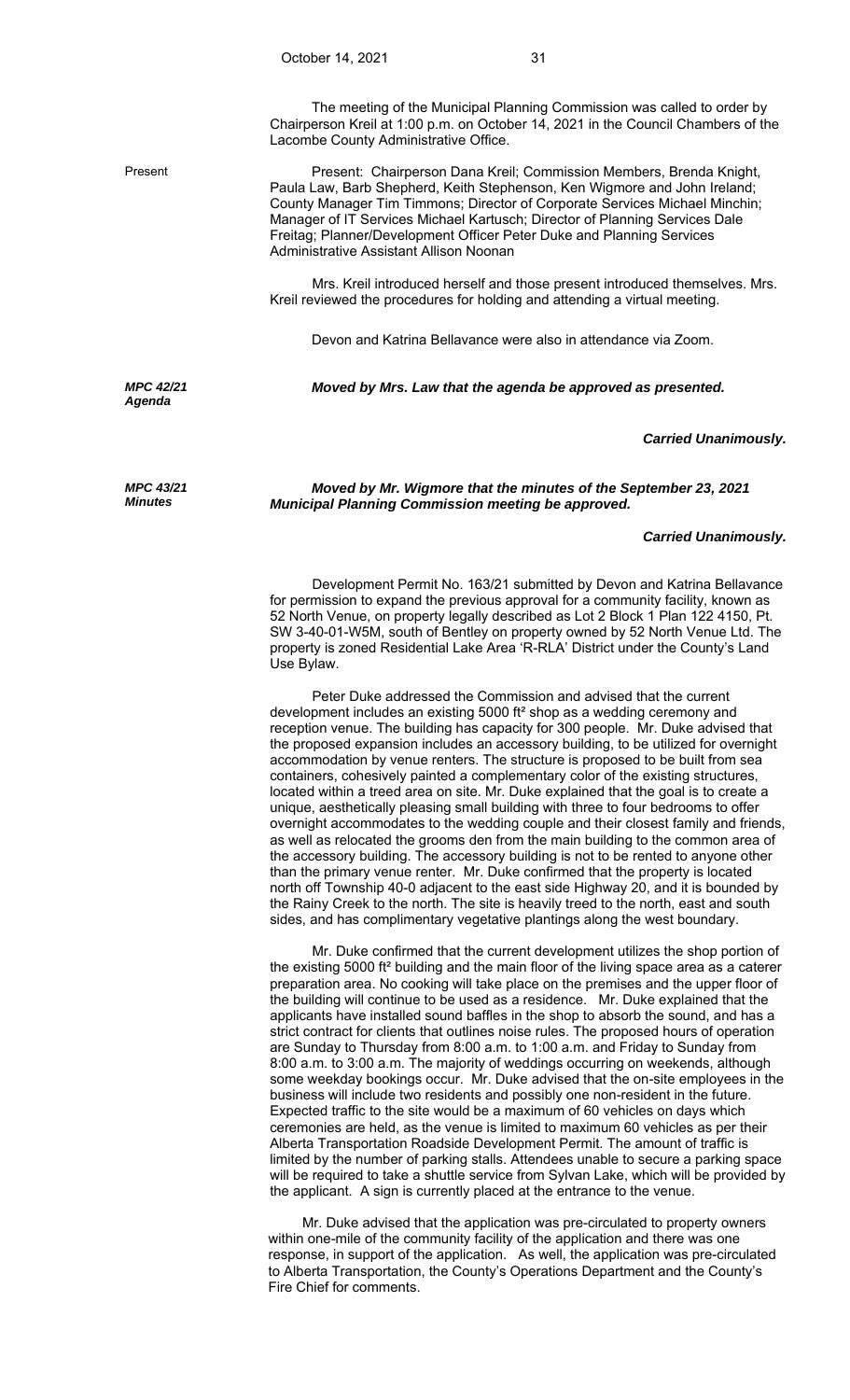Alberta Transportation advised no objections to the accessory building nor the renewal of the wedding venue business as previously approved; as well, Alberta Transportation has issued a valid Roadside Development Permit for this facility and has also requested that the County impose a term of approval for this facility. Lacombe County Operations department had no issues with the proposed development renewal at this location. Access is adequate, and the proposed traffic generated by the business should not affect the surrounding infrastructure. Previous conditions of approval regarding dust control should apply to the new application. Lacombe County Fire Services had no concerns but outlined that compliance with building code and fire code will be required for all structures, including the proposed accessory building. The current Emergency Response Plan will need to be revised to include the proposed accessory building.

 Mr. Duke explained that the venue is an existing operation, and staff feel the proposed expansion to include overnight accommodation for venue renters is not expected to create conflict with the surrounding landowners; therefore, recommended approval of the application with conditions.

 Questions were asked and answered regarding the amount of liability insurance and who is responsible for carrying the insurance for events that are held at the facility. The applicants answered questions regarding the sea can accommodations and Mr. Duke confirmed that the County has not received any complaints from neighboring landowners regarding the operation of the business.

*MPC 44/21 DPA 163/21 D&K Bellavance 122 4150;1;2* 

*Moved by Mr. Stephenson that the Municipal Planning Commission approve Development Permit Application No. 163/21 submitted by Devon and Katrina Bellavance for permission to expand the previous approval for a community facility, known as 52 North Venue, on property legally described as Lot 2 Block 1 Plan 122 4150, Pt. SW 3-40-01-W5M, south of Bentley on property owned by 52 North Venue Ltd., subject to the following conditions:* 

- *1. term of the development permit approval for the operation of a community facility shall be five (5) years*
- *2. prior to the issuance of a development permit, the applicant shall be required to provide proof of the insurance policy obtained for the events held on the property. The insurance policy must be to the satisfaction of the County*
- *3. prior to the issuance of a development permit, the applicant shall submit an emergency response plan to the satisfaction of the County*
- *4. this approval shall be subject to an annual review by the Development Officer. Failure to comply with the conditions of the development permit may result in the permit being suspended or revoked*
- *5. the proposed 800 ft2 accessory building shall be located and constructed in accordance with the site plan and information submitted October 13, 2021*
- *6. the proposed accessory building is to be built a minimum of 30 metres (98.43 feet) from the top of the bank of Rainy Creek along the north and east boundaries and a minimum of 30 metres (98.43 feet) from the top of bank of the unnamed creek along the west property boundary*
- *7. a survey to be prepared by an Alberta Land Surveyor after the footings/pilings have been completed and before any further construction occurs certifying that the accessory building will be located in accordance with the setback requirements as outlined in Condition 6 and in accordance with the Agricultural 'A' District of the County's Land Use Bylaw. This survey is to be submitted to the County to ensure compliance*
- *8. prior to occupancy of the accessory building, the applicant shall retain an accredited safety codes officer to inspect any occupied building for compliance with the National Building Code (Alberta Edition) and National Fire Code (Alberta Edition) for the intended use. The written correspondence (including any applicable permits pursuant to the National Building Code (Alberta Edition)) from an accredited safety codes agency/officer shall be provided to the County, confirming that the buildings are compliant with the National Building Code (Alberta Edition) and National Fire Code (Alberta Edition) for the intended use*
- *9. the accessory building is to contain sleeping accommodation and washroom facilities only, no kitchen facilities. The accessory building is not intended to be a self-contained unit*
- *10. the accessory building is only to be rented as a package with the primary venue and is not to be rented as a separate unit*
- *11. business activities at the site shall adhere to the description of the business provided with the development permit application. A further development permit application is required for any changes to the business*
- *12. the applicant/operator shall ensure that the business does not cause any*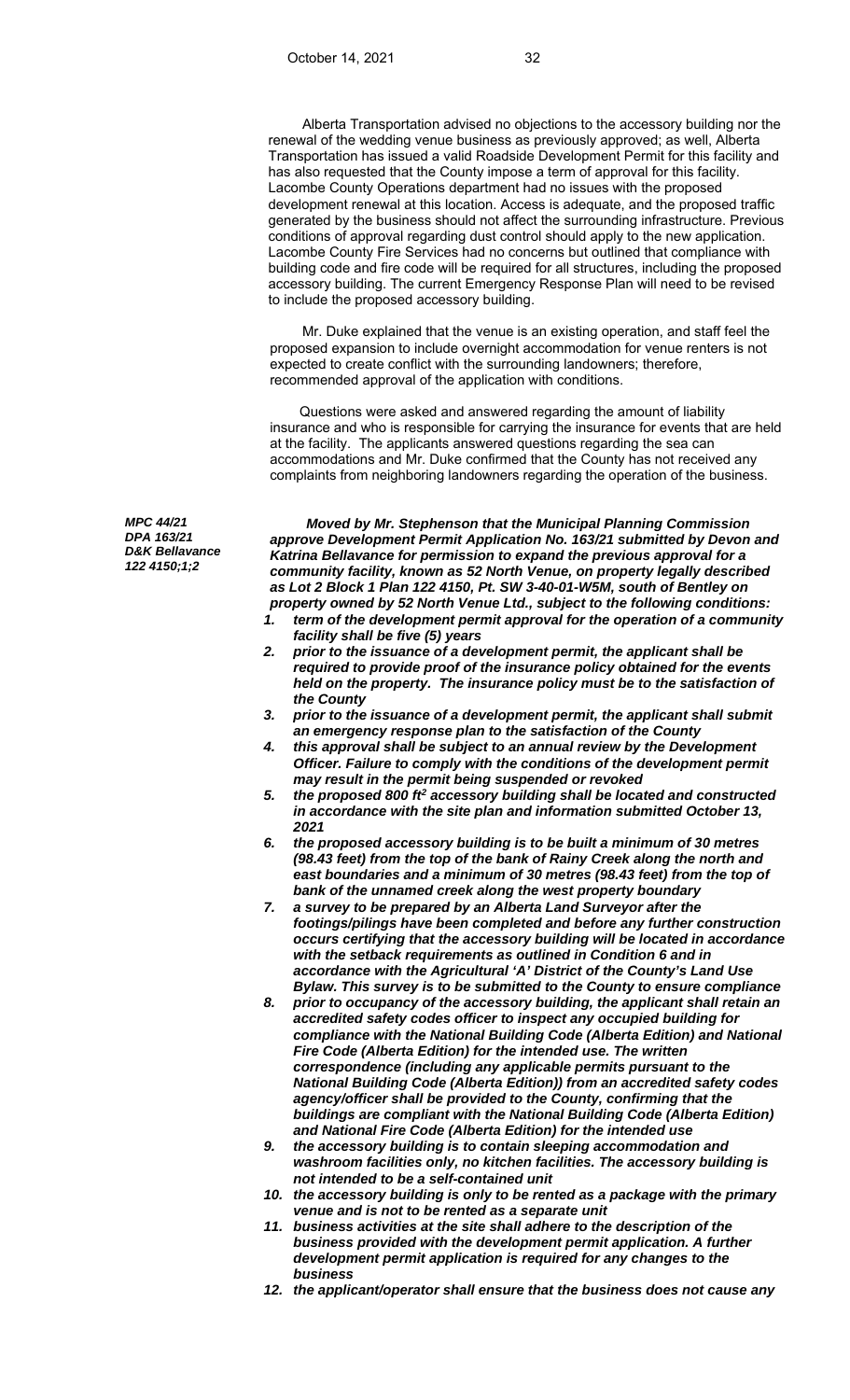*nuisance to surrounding property owners due to noise, excessive traffic or anything else of a dangerous or objectionable nature, as determined by the County in its sole discretion* 

- *13. the applicant/operator shall ensure all occupied building(s) are compliant with the National Building Code (Alberta Edition) and National Fire Code (Alberta Edition) for the intended use*
- *14. applicants to provide dust control from Highway 20 500 metres east to the curves on Township Road 40-0 to the frequency and satisfaction of the County*
- *15. all parking for the business shall be generally restricted to those areas identified on the site plan and information submitted with the development permit application, unless otherwise approved by the County*
- *16. parking shall comply with Part 6.19 of the County's Land Use Bylaw and the Provincial Parking Regulations*
- *17. no parking is permitted on the County right-of-way*
- *18. events held on the property shall abide by the County's Community Standards Bylaw 1153/12*
- *19. maximum two (2) resident employees and one (1) non-resident employee may work on-site, unless prior approval is received from the County*
- *20. a habitable dwelling to be maintained for as long as the business operates at the site*
- *21. one business sign is permitted on-site for the business in accordance with the submitted sign information*
- *22. sign shall be maintained in a proper state of repair. If not kept in an acceptable condition, sign must be removed or repaired by the applicant/operator within seven (7) days of receiving a notice of deficiency. The County may remove the sign at the sole expense of the applicant if the sign is not repaired/removed within a reasonable period of time following a notice of deficiency*

*It is the responsibility of the applicants to ensure that a Fire Safety Plan is in place during construction, as required by the National Fire Code (Alberta Edition).* 

*Please note that Alberta Transportation has advised that intersectional improvements for Highway 20 and Township Road 40-0 may be required for future approval. Future development-driven intersection upgrades would be required to be delivered in accordance with Alberta Transportation's Who Pays Policy and Policy 7 of the Provincial Land Use Policies and Section 648(2)(c.2) of the Municipal Government Act. It is important to note that since the property is located within ½ mile of Highway 20, approval is also required from Alberta Transportation. For more information, please contact the Department at (403) 340-5166.* 

*It is the responsibility of the applicant to ensure that the proposed development meets the requirements of the provincial Safety Codes Act and the associated Regulations. For more information on what permits may be required, contact one of the safety service agencies listed on the attached sheet.* 

*Please note that Lacombe County has passed Bylaw 1153/12 - Community Standards Bylaw for the prohibition of certain public disturbances.* 

# *Carried Unanimously.*

Devon and Katrina Bellavance withdrew from the meeting.

 Development Permit No. 159/21 submitted by Roy and Christina Sturgeon for permission to operate a riding and boarding facility, known as Flying Cross Ranch, on Pt. NW 10-41-26-W4M, north of the City of Lacombe in the Milton area. The property is zoned Agricultural 'A' District in the County's Land Use Bylaw.

 Mr. Duke addressed the Commission and advised that the applicants are seeking development approval for their existing riding and boarding facility known as Flying Cross Ranch on Pt. NW 10-41-26-W4M in the Milton area. Mr. Duke advised that the business has been in operation and it came to the attention of staff after the applicant began hosting farm market events. These events have been put on hold and the applicant has indicated that they will likely come forward with a special events permit sometime next year. Mr. Duke advised that activities on site include horseback riding lessons, summer day camps, riding clinics and workshops. A number of paddocks and an outdoor arena are used in the summer months, and an indoor riding arena is used in the winter months or during inclement weather. Mr. Duke confirmed that horse boarding to the general public is not part of their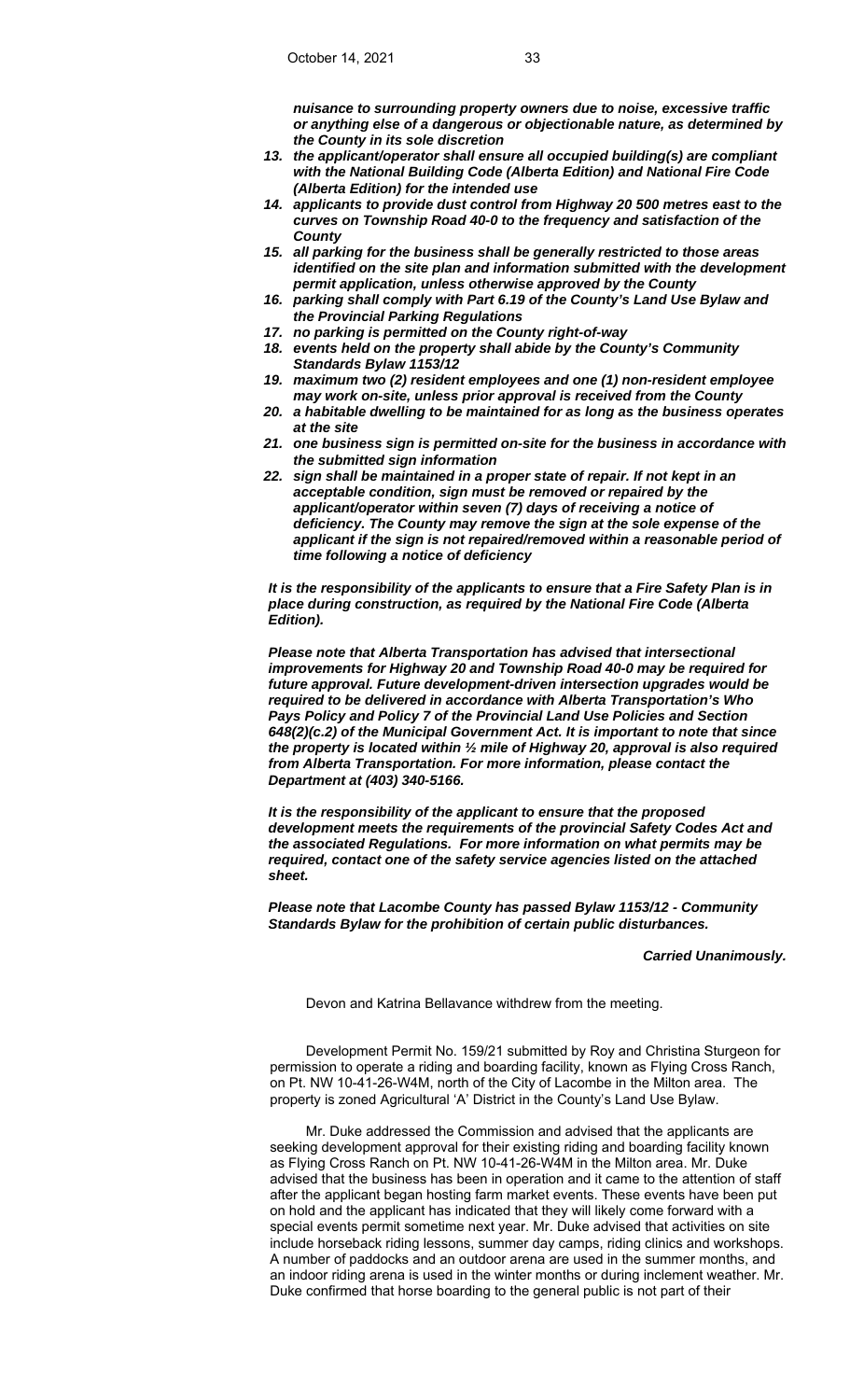#### business.

 Mr. Duke advised that there is a 60m x 35m parking lot provided for clients and traffic is roughly 20-vehicle trips per day. Mr. Duke advised that the primary access to the facility is from Milton Road to Township Road 41-2 and then south to Range Road 26-3 and the majority of this route is paved. Mr. Duke explained that the hours of operation are Monday to Friday from 3:00 p.m. to 8:00 p.m., Saturday and Sunday from 10:00 a.m. to 4:00 p.m. There are four on-site resident employees. Mr. Duke confirmed that there is an existing façade sign on the riding area building, which is part of the application as well.

 Mr. Duke advised that the application was pre-circulated to the County's Operations Department and Alberta Transportation for comments. The County's Operations Department advised no issues with the proposal; however, they have asked that a STOP sign be installed for the benefit of vehicles exiting the property. Alberta Transportation indicated that they have no issues with the development; however, a Roadside Development Permit would be required.

 Mr. Duke confirmed that the proposed business is an agricultural operation in nature, which is compatible with surrounding land uses and will generate minimal traffic. The business has been in operation since 2013 and no complaints have been received by the County. For these reasons, staff believe the facility to be a suitable use of the lands and recommended approval of the application with conditions.

 Mr. Duke confirmed that the applicants will be solely responsible for the cost of installing the STOP sign at the location.

*MPC 45/21 DPA 159/21 R&C Sturgeon Pt. NW 10-41-26-W4M* 

*Moved by Mrs. Law that the Municipal Planning Commission approve Development Permit Application No. 159/21 submitted by Roy and Christina Sturgeon for permission to operate a riding and boarding facility, known as Flying Cross Ranch, on Pt. NW 10-41-26-W4M, north of the City of Lacombe in the Milton area, subject to the following conditions:* 

- *1. term of Development Permit to be for five (5) years*
- *2. business activities at the site shall adhere to the description of the business and site plan provided with the Development Permit Application. A further Development Permit Application is required for any changes to the business, including additional employees, new buildings or additions to existing structures*
- *3. the applicants shall install a STOP sign for traffic leaving the site. The sign is to be placed on private property and not within the County rightof-way*
- *4. the owner/operator shall ensure that the business does not cause any nuisance to surrounding property owners due to noise, dust or excessive traffic, or anything else of a dangerous or objectionable nature, as determined by the County at its sole discretion*
- *5. site is to be kept at all times in a neat and tidy condition*
- *6. sign to be maintained in proper state of repair; if not kept in acceptable condition, sign must be removed or repaired by applicant within seven (7) days of receiving notice of deficiency. Otherwise sign will be removed by county at applicant's expense*

*It is the responsibility of the applicant to ensure that the proposed development meets the requirements of the provincial Safety Codes Act and the associated Regulations. For more information on what permits may be required, contact one of the safety service agencies listed on the attached sheet.* 

*It is important to note that a roadside development permit is also be required from Alberta Transportation please contact their department at (403) 340- 5166.*

### *Carried Unanimously.*

Planning Update **Mr. Duke presented the Planning Services update for September 2021 for** information purposes.